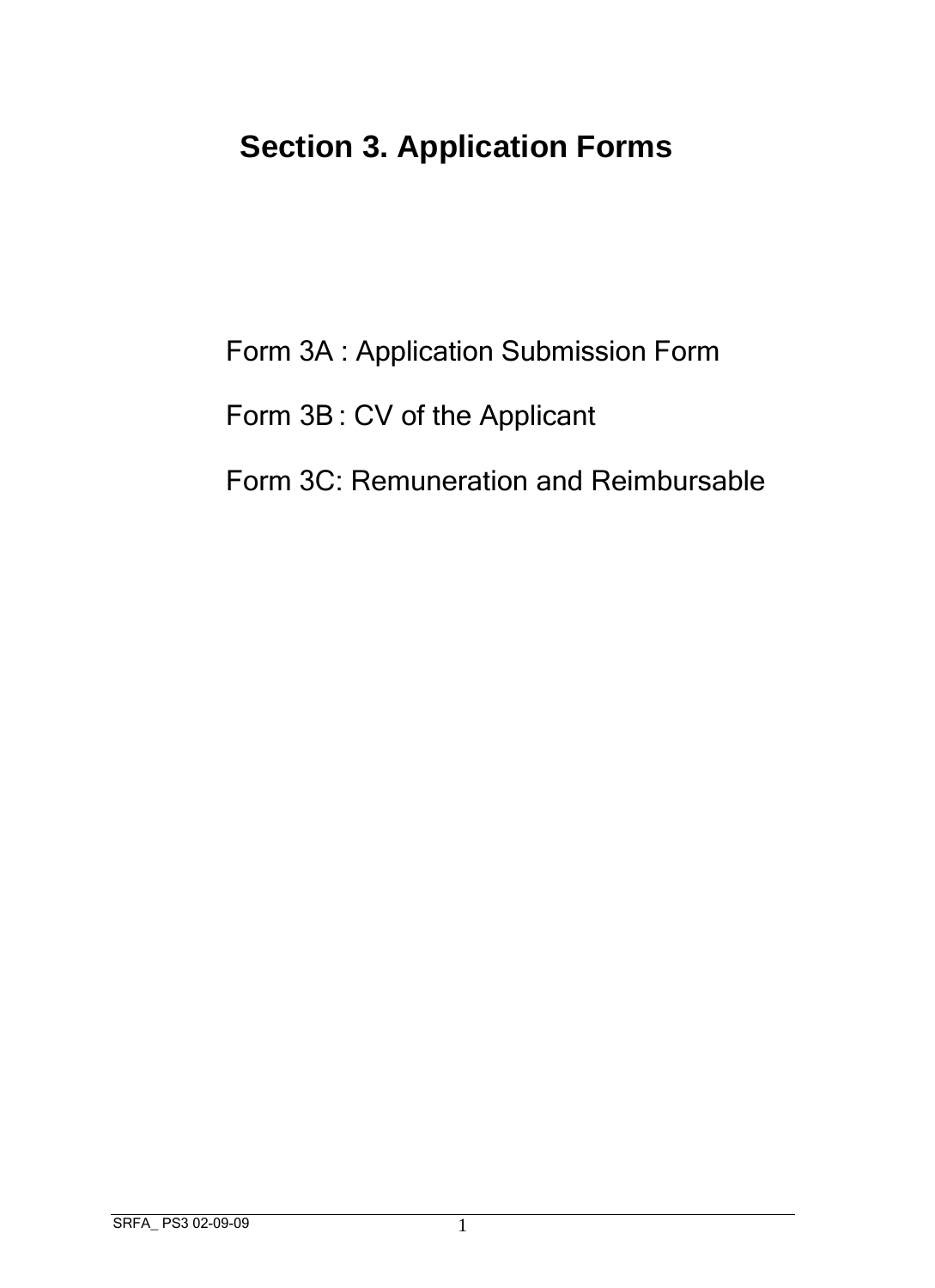## **Form 3A. Application Submission**

[*Location*: dd/mm/yy]

To:

## [Name]<br>-------------------------------------------------[Address of Client]

Dear Sirs:

I am hereby submitting my Application to provide the consulting Services for [Insert title of assignment] in strict accordance with your Request for Application dated [dd/mm/yy].

I declare that I was not associated, nor have been associated in the past, directly or indirectly, with a Consultant or any other entity that has prepared the design, specifications and others documents in accordance with Clause 5.

I further declare that I have not been declared ineligible by the Government of Bangladesh on charges of engaging in corrupt, fraudulent, collusive or coercive practices in accordance with Clause 4.

I undertake, if I am selected, to commence the consulting Services for the assignment not later than the date indicated in Clause 12.1.

I understand that you are not bound to accept any Application that you may receive.

I remain,

Yours sincerely,

**Signature** 

Print name Address:

Tel:

**Attachment:**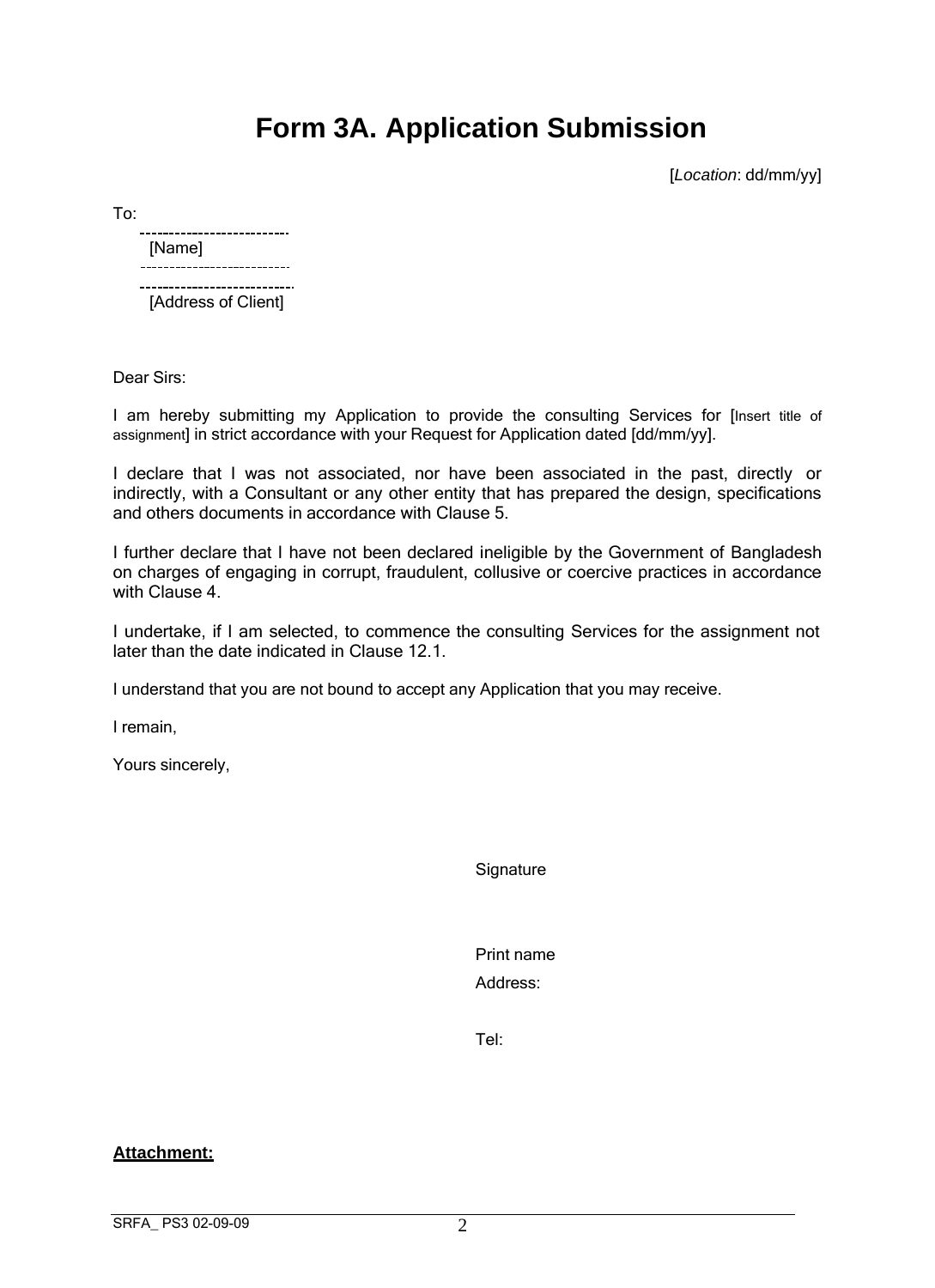## **Form 3B. Curriculum Vitae (CV) of the Applicant**

| 1              | PROPOSED POSITION FOR<br>THIS PROJECT                                                                                                              | [From the Terms of Reference, state the position for which<br>the Consultant will be engaged.].                                                                           |  |
|----------------|----------------------------------------------------------------------------------------------------------------------------------------------------|---------------------------------------------------------------------------------------------------------------------------------------------------------------------------|--|
| $\overline{2}$ | <b>NAME OF PERSON</b>                                                                                                                              | [state full name]                                                                                                                                                         |  |
| 3              | DATE OF BIRTH<br>÷                                                                                                                                 | [dd/mm/yy]                                                                                                                                                                |  |
| 4              | <b>NATIONALITY</b>                                                                                                                                 |                                                                                                                                                                           |  |
| 5              | MEMBERSHIP IN PROFESSIONAL<br><b>SOCIETIES</b>                                                                                                     | [state rank and name of society and year of attaining that<br>rank].                                                                                                      |  |
| 6              | <b>EDUCATION</b>                                                                                                                                   | [list all the colleges/universities which the Applicant<br>attended, stating degrees obtained, and dates, and list any<br>other specialised education of the Applicant ]. |  |
| 7              | <b>OTHER TRAINING</b>                                                                                                                              | significant training<br><i><b>[indicate</b></i><br>since<br>degrees<br>under<br>EDUCATION were obtained, which is pertinent to the<br>proposed tasks of the Consultant].  |  |
| 8              | LANGUAGES & DEGREE OF                                                                                                                              | Speaking<br>Writing<br>Reading<br>Language                                                                                                                                |  |
|                | <b>PROFICIENCY</b>                                                                                                                                 | e.g. English<br>Fluent<br>Excellent<br>Excellent                                                                                                                          |  |
| 9              | <b>COUNTRIES OF WORK EXPERIENCE</b>                                                                                                                |                                                                                                                                                                           |  |
| 10             | <b>EMPLOYMENT RECORD</b>                                                                                                                           | [The Applicant should clearly distinguish whether as an<br>"employee" of the firm or as a "Consultant" or "Advisor" of<br>the firm].                                      |  |
|                | [starting with present position list in<br>reverse order <b>[every employment held</b><br>and state the start and end dates of<br>each employment] |                                                                                                                                                                           |  |
|                |                                                                                                                                                    | [The Applicant should clearly indicate the Position held]<br>and give a brief description of the duties in which the<br>Applicant was involved].                          |  |
|                | <b>EMPLOYER 1</b>                                                                                                                                  | FROM: [e.g. January<br>TO: [e.g. December 2001<br>1999]                                                                                                                   |  |
|                | <b>EMPLOYER 2</b>                                                                                                                                  | TO:<br>FROM:                                                                                                                                                              |  |
|                | <b>EMPLOYER 3</b>                                                                                                                                  | FROM:<br>TO:                                                                                                                                                              |  |